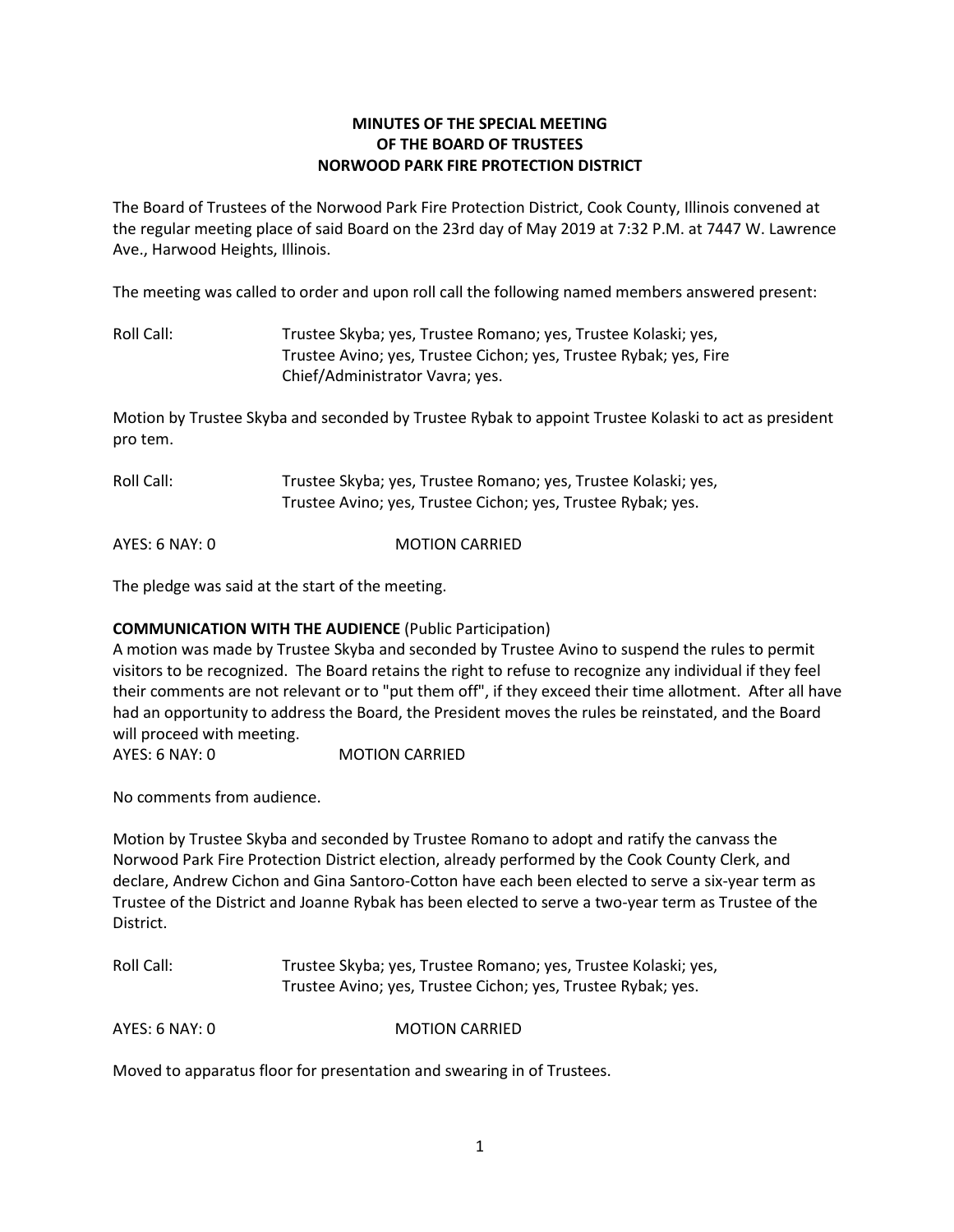*Presentation of plaque to Robert Martell. Swearing in of Trustee Cichon, Trustee Rybak, and Trustee Santoro-Cotton.*

Recess at 7:36pm Returned from recess at 8:20pm

Roll Call: Trustee Skyba; yes, Trustee Romano; yes, Trustee Kolaski; yes, Trustee Avino; yes, Trustee Cichon; yes, Trustee Rybak; yes, Fire Trustee Santoro-Cotton; yes, Chief/Administrator Vavra; yes.

# **Old Business:**

None

# **New Business**

Election of Officers: Nominations for President of the Board of Trustees:

Trustee Kolaski nominated Trustee Cichon. No other nominations.

Motion by Trustee Kolaski and seconded by Trustee Skyba to elect Trustee Cichon as President of the Norwood Park Fire Protection District Board of Trustees for a two-year term.

Roll Call: Trustee Skyba; yes, Trustee Romano; yes, Trustee Kolaski; yes, Trustee Avino; yes, Trustee Cichon; yes, Trustee Rybak; yes, Trustee Santoro-Cotton; yes.

AYES: 7 NAY: 0 MOTION CARRIED

Nominations for Secretary of the Board of Trustees:

Trustee Kolaski nominated Trustee Rybak. No other nominations.

Motion by Trustee Kolaski and seconded by Trustee Cichon to elect Trustee Rybak as Secretary of the Norwood Park Fire Protection District Board of Trustees for a two-year term.

Roll Call: Trustee Skyba; yes, Trustee Romano; yes, Trustee Kolaski; yes, Trustee Avino; yes, Trustee Cichon; yes, Trustee Rybak; yes, Trustee Santoro-Cotton; yes.

AYES: 7 NAY: 0 MOTION CARRIED

Nominations for Treasurer of the Board of Trustees:

Trustee Kolaski nominated Trustee Romano. No other nominations.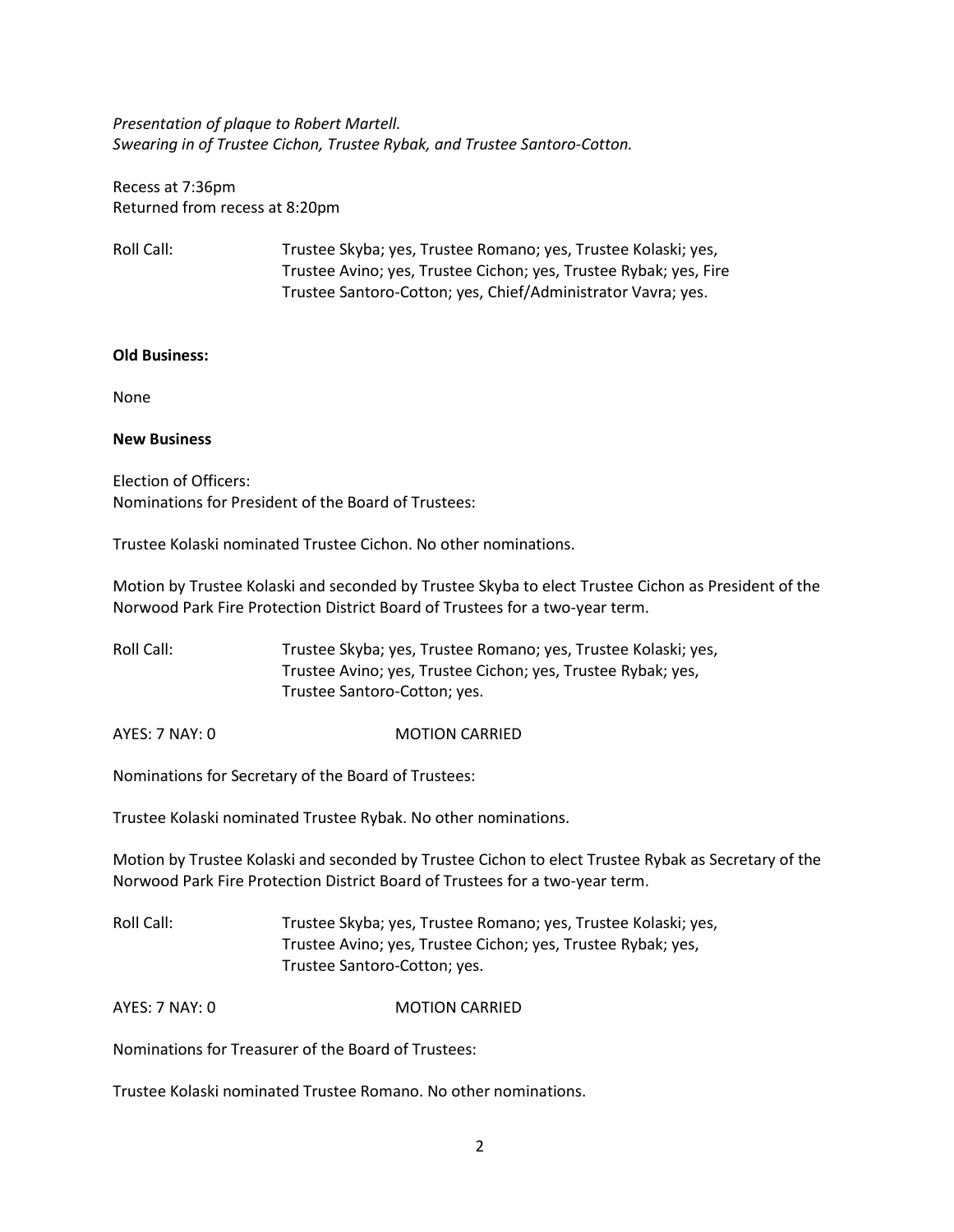Motion by Trustee Kolaski and seconded by Trustee Avino to elect Trustee Romano as Treasurer of the Norwood Park Fire Protection District Board of Trustees for a two-year term.

Roll Call: Trustee Skyba; yes, Trustee Romano; yes, Trustee Kolaski; yes, Trustee Avino; yes, Trustee Cichon; yes, Trustee Rybak; yes, Trustee Santoro-Cotton; yes.

### AYES: 7 NAY: 0 MOTION CARRIED

Motion by Trustee Avino and seconded by Trustee Skyba to adopt and approve Resolution #19-5, a Resolution confirming and declaring the election of District President Cichon, Secretary Rybak, and Treasurer Romano for the two-year term. Commencing May 23, 2019.

- Roll Call: Trustee Skyba; yes, Trustee Romano; yes, Trustee Kolaski; yes, Trustee Avino; yes, Trustee Cichon; yes, Trustee Rybak; yes, Trustee Santoro-Cotton; yes.
- AYES: 7 NAY: 0 MOTION CARRIED

Motion by Trustee Kolaski and seconded by Trustee Skyba to approve the renewal from Blue Cross Blue Shield health insurance Choice PPO policy G506OPT, effective July 1, 2019 through June 30, 2020.

- Roll Call: Trustee Skyba; yes, Trustee Romano; yes, Trustee Kolaski; yes, Trustee Avino; yes, Trustee Cichon; yes, Trustee Rybak; yes, Trustee Santoro-Cotton; yes.
- AYES: 7 NAY: 0 MOTION CARRIED

Motion by Trustee Kolaski and seconded by Trustee Romano to approve the dental renewal with Guardian PPO Policy, effective July 1, 2019 through June 20, 2020.

Roll Call: Trustee Skyba; yes, Trustee Romano; yes, Trustee Kolaski; yes, Trustee Avino; yes, Trustee Cichon; yes, Trustee Rybak; yes, Trustee Santoro-Cotton; yes.

AYES: 7 NAY: 0 MOTION CARRIED

Motion by Trustee Skyba and seconded by Trustee Romano to amend the cost to complete the Pension Actuary and GASB 67/68 for year-end 2018 by Foster and Foster to \$6,100. Initial motion on November 26, 2018 approved the cost not to exceed \$3,500 to Foster & Foster to complete fiscal year end 2018 Pension Actuary and GASB 67/68.

Chief explained the total cost is the responsibility of the District since we did not accept the Pension's report from Lauterbach and Amen.

Roll Call: Trustee Skyba; yes, Trustee Romano; yes, Trustee Kolaski; yes, Trustee Avino; yes, Trustee Cichon; yes, Trustee Rybak; yes,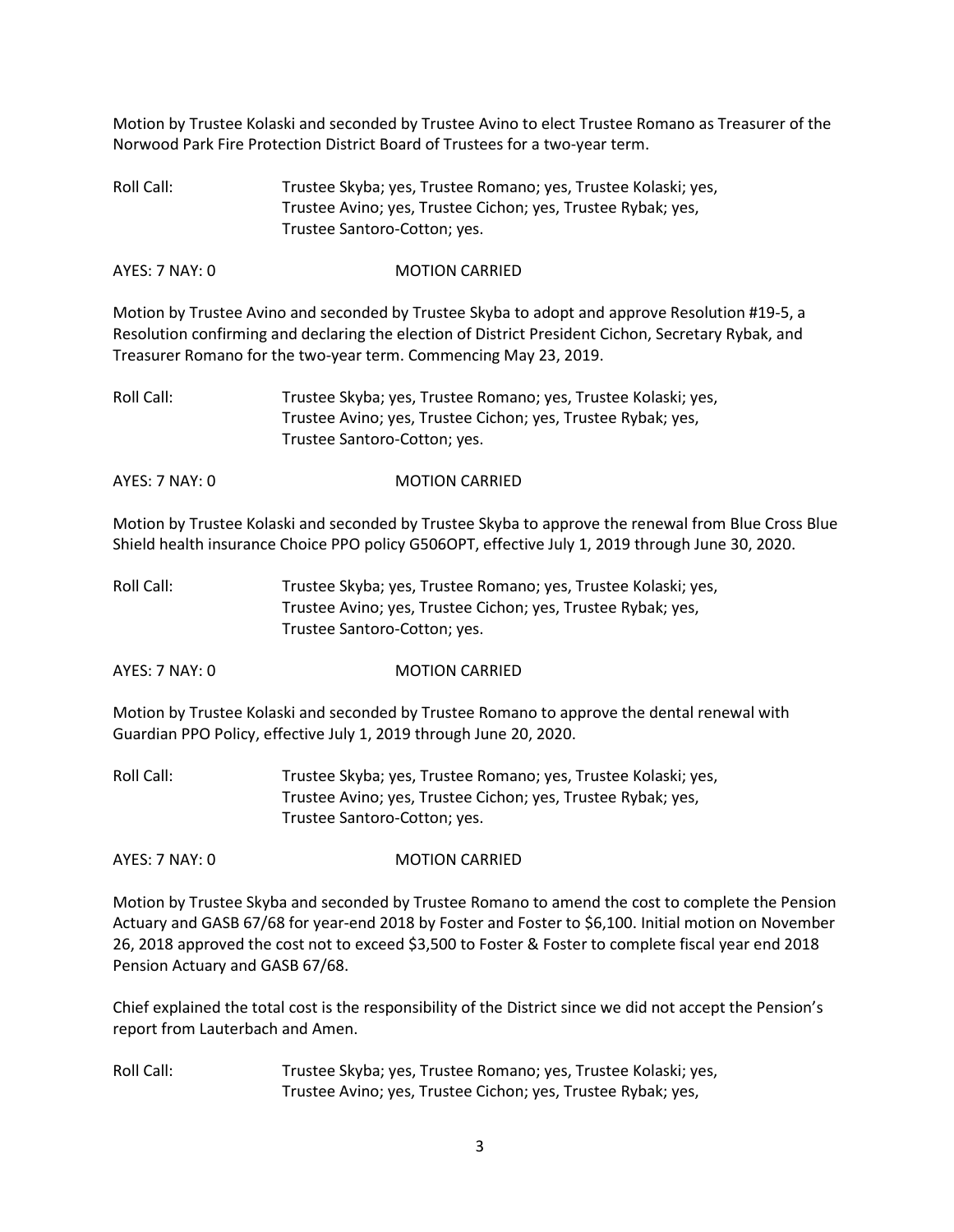# Trustee Santoro-Cotton; yes.

# AYES: 7 NAY: 0 MOTION CARRIED

Motion by Trustee Skyba and seconded by Trustee Rybak to approve the one-year contract with Pentegra Systems for the Mitel Small Business Edition 100 Phone System at a cost of \$689.00. Contract term is April 25, 2019 to April 25, 2020.

Chief explained that the one-year warranty is an extension.

Roll Call: Trustee Skyba; yes, Trustee Romano; yes, Trustee Kolaski; yes, Trustee Avino; yes, Trustee Cichon; yes, Trustee Rybak; yes, Trustee Santoro-Cotton; yes.

AYES: 7 NAY: 0 MOTION CARRIED

Motion by Trustee Cichon and seconded by Trustee Avino to amend the cost of the purchase of radio equipment from Chicago Communication from \$20,000 to \$24,000 to accommodate purchasing 2 radios without IFERN for the Norridge Water Tower and Fire House per quote.

Chief explained the benefit. Discussion.

| Roll Call: | Trustee Skyba; yes, Trustee Romano; yes, Trustee Kolaski; yes, |
|------------|----------------------------------------------------------------|
|            | Trustee Avino; yes, Trustee Cichon; yes, Trustee Rybak; yes,   |
|            | Trustee Santoro-Cotton; yes.                                   |

AYES: 7 NAY: 0 MOTION CARRIED

Motion by Trustee Skyba and seconded by Trustee Santoro-Cotton to ratify the following purchase: Seton Identification in the amount of \$1,151.79 for the purchase of labels with Norwood Park F.P.D. and bar code.

Roll Call: Trustee Skyba; yes, Trustee Romano; yes, Trustee Kolaski; yes, Trustee Avino; yes, Trustee Cichon; yes, Trustee Rybak; yes, Trustee Santoro-Cotton; yes.

AYES: 7 NAY: 0 MOTION CARRIED

Motion by Trustee Kolaski and seconded by Trustee Skyba to go into Closed Session Pursuant to Section (2)(c)(1) of the Open Meetings Act (to discuss the appointment, employment, compensation, discipline, performance or dismissal of specific employees of the public body; and/or section (2)(c)(11) of the Act (pending, probable or imminent litigation).

Roll Call: Trustee Skyba; yes, Trustee Romano; yes, Trustee Kolaski; yes, Trustee Avino; yes, Trustee Cichon; yes, Trustee Rybak; yes, Trustee Santoro-Cotton; yes.